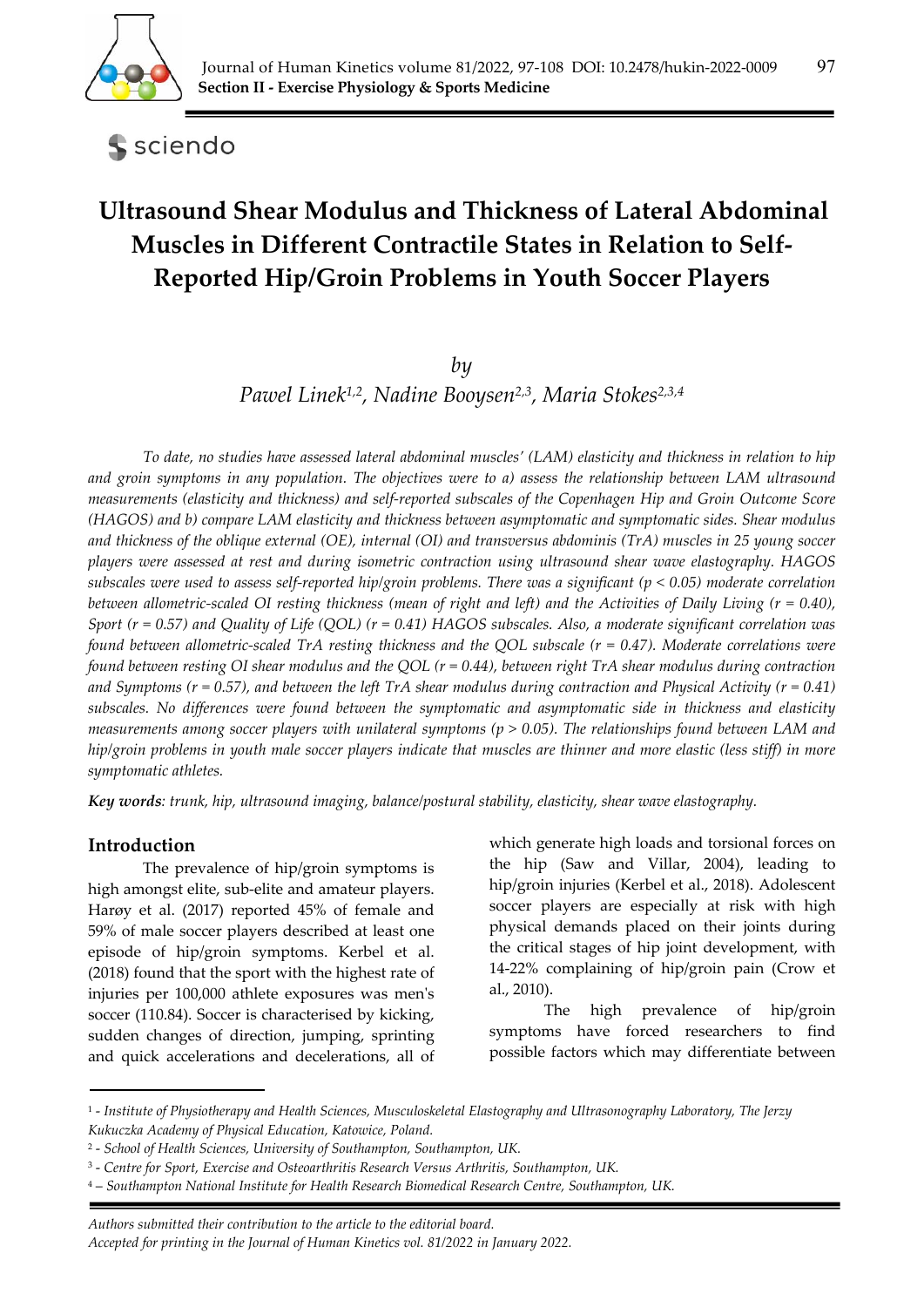symptomatic and asymptomatic athletes (Jansen et al., 2010b; Linek et al., 2019a; Mohammad et al., 2014). Jansen et al. (2010b) investigated the lateral abdominal muscles (LAMs) in relation to hip/groin symptoms and found the transversus abdominis muscle (TrA) thickness was smaller in athletes with longstanding adduction-related groin pain, thus a possible risk factor for (recurrent) groin injury. Undoubtedly, the LAMs play an important role during kicking and help stabilise the body (Räty et al., 1999). Mens et al. (2006) highlighted the importance of pelvic stability on hip/ groin pain and function, showing a decrease in groin pain by 68% and an increase in hip adductor force by 39% while wearing a pelvic belt (as an external pelvic stabiliser). Anatomically the LAM may function as an internal belt due to some parts of the LAM being perpendicular to the sacroiliac joint (Richardson et al., 2002). Additionally, a systematic review by Mosler et al. (2015) concluded that reduced adductor muscle strength during the squeeze test can differentiate between athletes with and without hip and groin pain. On the other hand, Crow et al. (2010) demonstrated that hip adductor muscle strength was reduced preceding and during the onset of groin pain in elite junior athletes. The results by Mens et al. (2006) and Jansen et al. (2010b) suggest that some hip and groin symptoms may be caused by impaired pelvic control and therefore, be treated by pelvic stabilisation.

Shear wave elastography (SWE), also called supersonic shear imaging, is a recently developed ultrasonic diagnostic technique which can measure the elasticity of a specific part of a muscle (Ryu and Jeong, 2017). Previous studies have reported that the shear modulus (elasticity) measured by SWE is linearly related to passive and active muscle force (Hug et al., 2015). Thus, the shear modulus measured by SWE can determine the force generated by resting muscle tone or during isometric contraction. Additionally, SWE allows measuring muscle thickness and elasticity simultaneously. Recently, Linek et al. (2019b; 2020b) confirmed the reliable estimation of muscle thickness and elasticity in an adolescent population using ultrasound (US) measurements in the SWE mode. Also, those authors developed a reliable method for assessing LAM during isometric contraction whereby participants volition was maximally limited (Linek et al., 2019b).

To date, no studies have assessed LAM elasticity and thickness in relation to hip and groin symptoms in any population. The external oblique abdominal muscle (OE) generates a wide range of movements and torques of the trunk and the pelvis, providing overall trunk stability, while the internal oblique abdominal muscle (OI) and TrA are involved in pelvic and spinal segmental stability (Bergmark, 1989). Kim et al. (2016) suggest that additional isometric hip adduction increases the OI and OE muscle activity. Thus, the authors hypothesised that youth soccer players with hip/groin problems may present with a different strategy of pelvic and trunk stability/control, possibly influenced by changes in the abdominal muscle elasticity and thickness. Therefore, the aim of this study was twofold: a) to assess the relationship between SWE-derived elasticity and thickness measurements compared to self-reported subscales of the Copenhagen Hip and Groin Outcome Score (Thorborg et al., 2011), and b) to compare elasticity and thickness between the asymptomatic and symptomatic side in youth soccer players with unilateral symptoms.

# **Methods**

## *Setting and study design*

This cross-sectional study was conducted at a professional soccer club. Ultrasound measurements were collected by an experienced and qualified physiotherapist. The study was designed in accordance with the Declaration of Helsinki and approved by the local medical ethics committee (Ethics Approval number: 4/2017). All participants and their parents and/or legal guardians received oral and written information about the procedures of the study and provided written informed consent for participation. *Participants* 

Twenty five elite male youth soccer players, all aged 13 years, were recruited using convenience sampling. The exclusion criteria were: a) an injury which prevented participation in training or competition for longer than one week during the four months prior to the examination; b) any prior surgery on the abdominal or spinal regions; and c) low back pain (Oswestry Disability Index [ODI] greater than 20%) during the one week prior to the study (Table 1).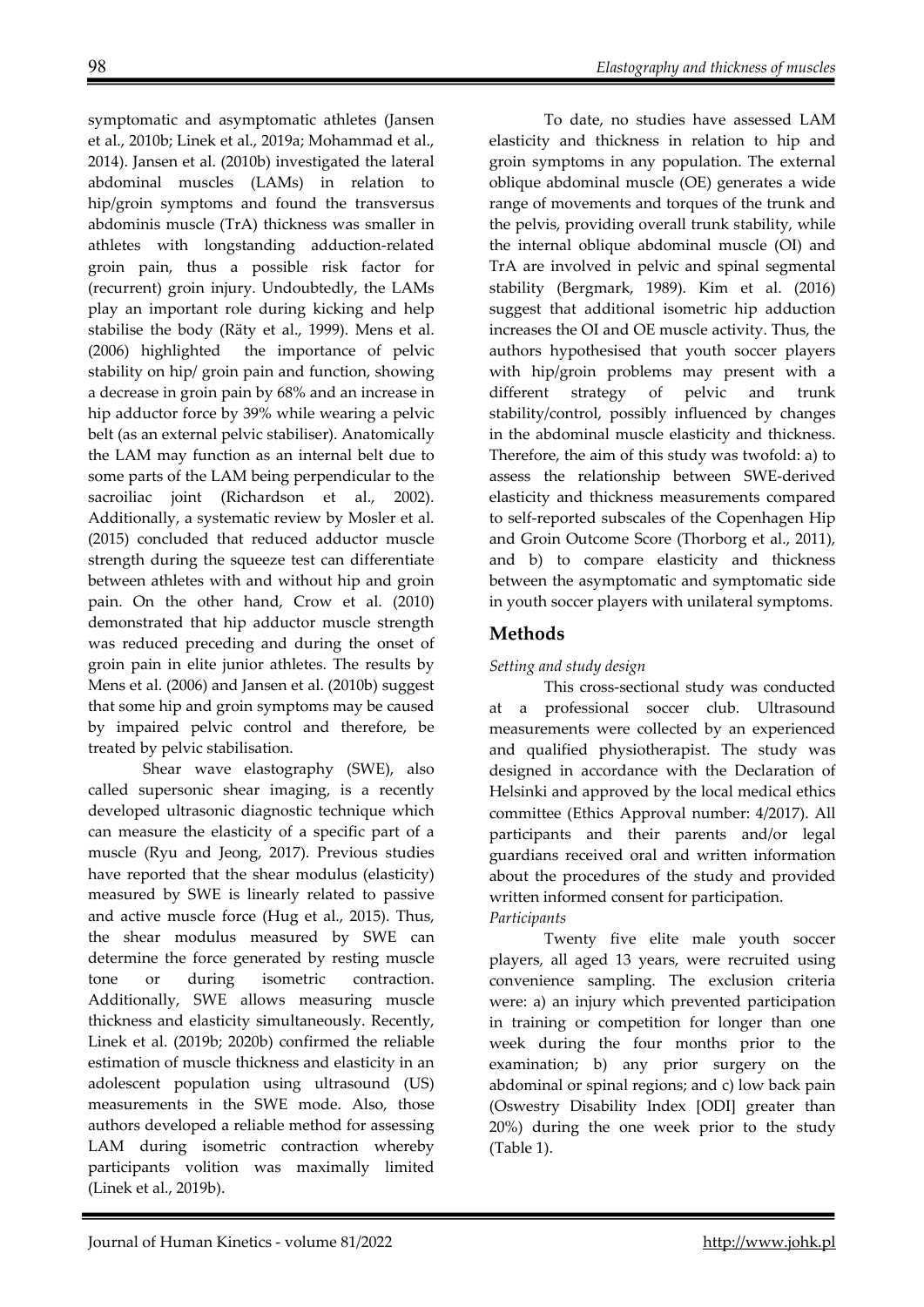### *The HAGOS*

Ultrasound measurements were performed in the morning on a sport/activity free day. All the players completed the HAGOS questionnaire (Thorborg et al., 2011) following the protocol described by Linek et al. (2019a). There are six HAGOS subscales: Pain, Symptoms, Activities of Daily Living (ADL), Sport and Recreational Activities (Sport), Participation in Physical Activity (PA) and Quality of Life (QOL). Responses were given using a five-point Likert scale which ranged from 0 to 4 ( $0 =$  no hip/groin problem; 4 = extreme hip/groin symptoms). Raw scores were then transformed into percentages, thus all subscales were scored on a 0–100 scale, where lower scores indicated more hip/groin symptoms. The questions were answered considering hip and groin function during the past week (Thorborg et al., 2011).

After completion of the HAGOS questionnaire, the physiotherapist asked players an additional question, regardless of the answers provided in the HAGOS questionnaire: which hip/groin do you complain about when playing soccer? Possible answers were: none, both, right or left. However, the physiotherapist who performed US measurements was blinded to this information.

#### *Oswestry Disability Index*

The ODI was used to evaluate low back functional status or disability. The index has 10 items (pain intensity, personal care, lifting, walking, sitting, standing, sleeping, sex life, social life and travelling), all of which are scored on a scale of 0–5 points based on functional performance; higher scores indicate more severe disabilities. The more severe the patient's spinal mobility dysfunction is, the closer the ODI is to 100%.

#### *Ultrasound measurements*

Aixplorer ultrasound equipment (Version 12.2.0, Software Version 12.2.0.808, Supersonic Imagine, Aix-en-Provence, France), combined with a linear transducer array (2–10 MHz; SuperLinear 10-2, Vermon, Tours, France), was used in the SWE mode to measure muscle thickness and shear modulus in the OE, OI and TrA on both sides. The probe was always placed on the anterolateral wall lateral to the umbilicus and transverse to the long axis of the body – along the line of TrA muscle fibres. On each image, the TrA musculofascial junction was visualised. If possible, the probe was adjusted to ensure parallel orientation of the OE, OI and TrA fascial borders. Pressure can have an impact on the shear modulus and thickness measurements (mainly in slender participants), therefore we used hypoallergenic transduction gel to maximally reduce the pressure applied to the skin (Linek et al., 2019b).

LAM shear modulus and thickness measurements were collected in the semi-supine position at rest and during isometric contraction. In the resting stage, the knees were in 90° flexion, and the upper limbs were placed along the sides of the trunk. Players were asked to breathe comfortably and keep their abdomen relaxed. Ultrasound images in the SWE mode were taken at the end of normal expiration – the lowest position of the TrA (Linek et al., 2019b).

In the isometric contraction stage, participants were in the same position as in the resting stage with the exception of their upper limbs. The shoulders of the upper limbs were in 90° flexion with straight elbows and hands holding the handle. In this position, each participant was encouraged to push the handle in the forward direction to reach a force equal to 5% of their body mass. When the participant achieved this value, they were asked to maintain this force until the operator indicated when to release. The participant was then asked to release the force and repeat the task again. Four repetitions were needed to collect four SWE images (Figure 1). A more detailed protocol about how measurements were taken is presented elsewhere (Linek et al., 2019b).

Force obtained during the isometric contraction stage was controlled by an FB1k force gauge (Axis, Gdansk, Poland) coupled with an external S-Type load cell (DEE, Keli Sensing technology, Ningbo, China). For each participant, the force gauge was calibrated and set at 5% of the body mass  $\pm 200$  g as an expected force  $(\pm 200)$  g was established as the threshold due to the force gauge being sensitive to very small changes). The force level was controlled continuously by the athlete and operator, both visually and sonically (Figure 1). This procedure is reliable with appropriate agreement to assess OE, OI and TrA shear modulus and thickness measurement at rest and during isometric contraction in an adolescent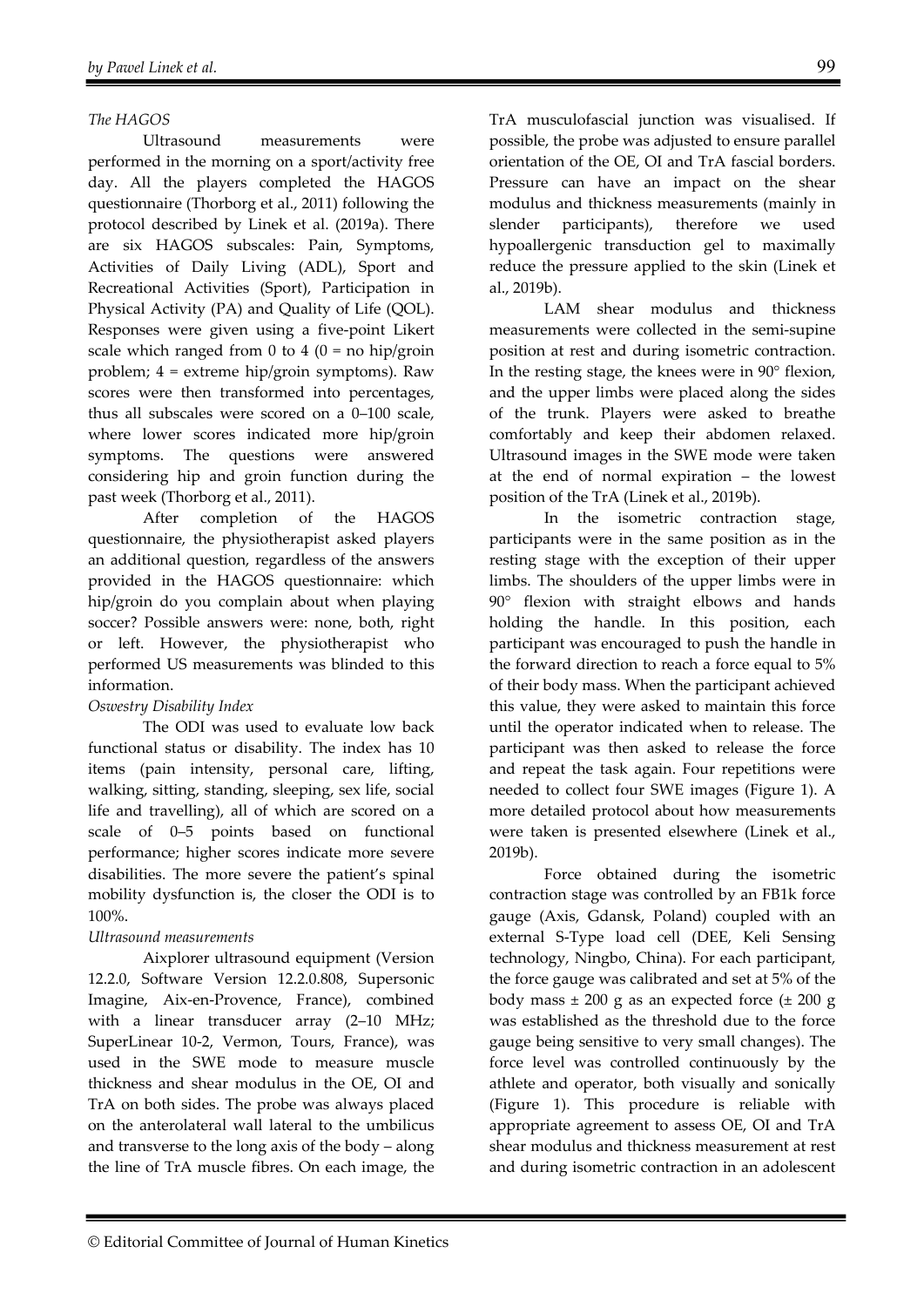#### population (Linek et al., 2019b). *Body mass assessment*

A physician medical body weight scale was used to assess body mass shortly before US measurements. This information was needed to establish an expected force during the isometric contraction stage for each participant as well as to normalise rest thickness for each muscle (Linek et al., 2019b).

#### *Data management*

The actual values for OE, OI and TrA muscle thickness were normalised to body mass with an allometric-scaling procedure, as it is recommended that allometric-scaled OE, OI and TrA thickness should be analysed (rather than the actual values). Analysis without body mass normalisation can lead to incorrect interpretations of the study results.

Allometric variables necessary for the scaling procedure were obtained from a study by Linek (2017) on adolescent soccer players; the OE, OI and TrA values were 0.77, 0.67 and 0.61, respectively. In order to normalise the muscle size measurement to body mass, the following equation was used (AP means allometric variable):

Allometric − scaled thickness  $=\frac{muscle\text{ thickness}}{Body\text{ mass}^{AP}}\left[\frac{mm}{kg^{AP}}\right].$ 

Additionally, for the muscle thickness and shear modulus measurements, a contraction ratio was calculated using the following equations: (1) contraction ratiothickness = muscle thickness during isometric contraction divided by muscle thickness at rest; (2) contraction ratioelasticity = muscle shear modulus during isometric contraction divided by muscle shear modulus at rest.

#### *Statistical analysis*

The Levene's test was used to assess variance homogeneity. Ultrasound measurements between the right and left body side were compared with an independent t-test or, in the event of variables for which the variances were unequal, with the Welch's test. Correlations between HAGOS subscales and SWE data were analysed using Spearman's *r* and interpreted as negligible (0.00-0.10), weak (0.10-0.39), moderate (0.40-0.69), strong (0.70-0.89) or very strong (0.90- 1.00). In order to find potential side-to side

differences in LAM thickness and elasticity, it was decided to compare the symptomatic versus asymptomatic side with the independent t-test or the Welch`s test (unequal variables) among players who clearly stated unilateral symptoms. All statistical analyses were performed with Statistica 12PL software, and *p*-values < 0.05 were considered significant.

## **Results**

None of the participants had symptoms of low back pain (ODI scores were minimal; mean 2%). The minimum and maximum HAGOS subscales scores were: Symptoms 71-96%; Pain 75- 100%; ADL 75-100%; Sport 56-100%; PA 75-100%; QOL 55-100% (see Table 1 for mean values). Out of 25 soccer players, four stated no problems in their hip/groin (mean scores on the subscales: Symptoms 95%; Pain 98%; ADL 99%; Sport 97%; PA 100%; QOL 97%); eight stated problems on both sides (mean scores on the subscales: Symptoms 83%; Pain 90%; ADL 92%; Sport 85%; PA 89%; QOL 84%); seven stated problems on the right side (mean scores on the subscales: Symptoms 87%; Pain 94%; ADL 94%; Sport 87%; PA 92%; QOL 80%) and six stated problems on the left side (mean scores on the subscales: Symptoms 85%; Pain 90%; ADL 91%; Sport 76%; PA 95%; QOL 82%). Full characteristics of the studied population are presented in Table 1. *Right versus left side* 

Since most participants declared hip/groin problems on both sides (and a similar number declared that they had problems on the left or the right side), the authors then determined whether there were differences in ultrasound measurements between the right and the left body side. With regard to LAM thickness measurements, there were no significant differences between the right and the left side in all 25 participants. However, there was statistically significant side-to-side asymmetry for TrA elasticity at rest and during contraction and for OE elasticity during contraction. Other elasticity variables were similar on both body sides (Table 2). Consequently, for variables with no side-to-side asymmetry, the mean value from both sides was used for further correlation analysis.

#### *Symptomatic versus asymptomatic side*

LAM comparisons were also made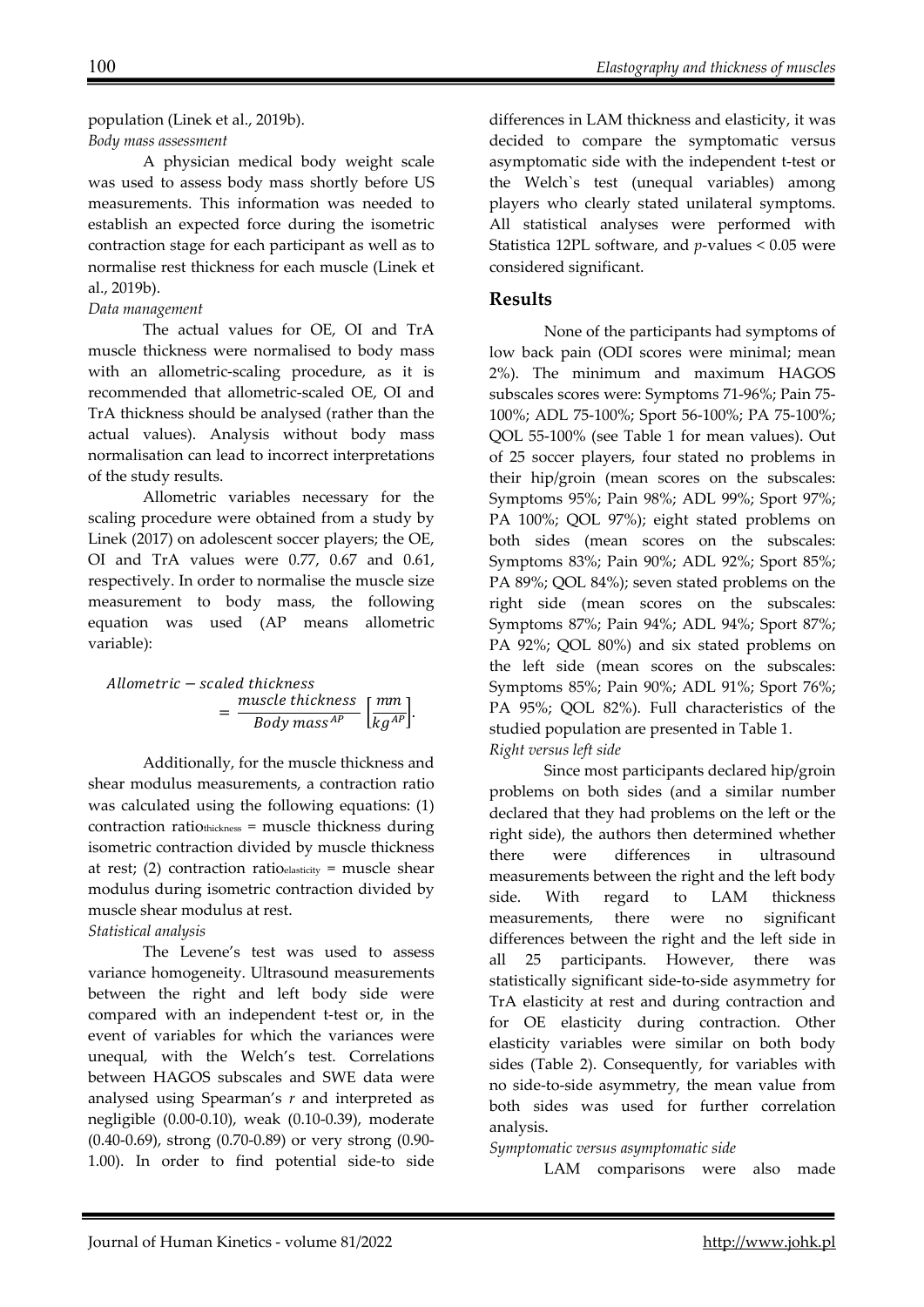between the asymptomatic and symptomatic side among players who clearly declared unilateral symptoms (i.e.,  $n = 13$ ; seven on the right side and six on the left side). Based on independent t-tests, there were no significant differences ( $p > 0.05$ ) between the symptomatic and the asymptomatic side in thickness and elasticity measurements among the 13 examined players with unilateral symptoms.

#### *LAM muscles and HAGOS*

For thickness measurements, there was a correlation between HAGOS and the OI muscle, namely positive moderate correlations between allometric-scaled OI resting thickness and the ADL, Sport and QOL HAGOS subscales. The OI

contraction ratio was also moderately correlated with the Symptoms subscale. Additionally, there was a moderate positive correlation between allometric-scaled TrA resting thickness and the QOL subscale (the highest correlation is also presented in Figure 2). Other variables were not correlated (Table 3).

 For shear modulus measurements, there were positive moderate correlations between OI shear modulus at rest and the QOL, right TrA shear modulus during contraction and Symptoms and left TrA shear modulus during contraction and PA (the highest correlation is also presented in Figure 3). Other variables were not correlated (Table 4).

|                           | Table 1                                             |
|---------------------------|-----------------------------------------------------|
|                           | Basic data of participants presented as means (SD). |
| Characteristic $(n = 25)$ |                                                     |
| Age $(yr)$                | 13.0(0.0)                                           |
| Weight (kg)               | 47.8 (7.45)                                         |
| Height (cm)               | 162.9 (9.49)                                        |
| BMI (kg/m <sup>2</sup> )  | 17.9(1.58)                                          |
| Sports practice (yr)      | 6.5(1.18)                                           |
| Right dominant legt       | 84%                                                 |
| $HAGOS$ $%$               |                                                     |
| Symptoms                  | 86.8 (6.97)                                         |
| Pain                      | 92.4 (6.27)                                         |
| ADL                       | 93.2 (6.27)                                         |
| Sport                     | 85.0 (14.6)                                         |
| PA                        | 93.0 (9.6)                                          |
| QOL                       | 84.6 (13.5)                                         |
| Symptomatic side ‡        |                                                     |
| Right                     | 28%                                                 |
| Left                      | 24%                                                 |
| Both                      | 32%                                                 |
| None                      | 16%                                                 |
| ODI (%)                   | 2.16(2.76)                                          |

*playing soccer?;‡Regardless of the answers you provided in the HAGOS questionnaire, which hip/groin do you complain about when playing soccer?*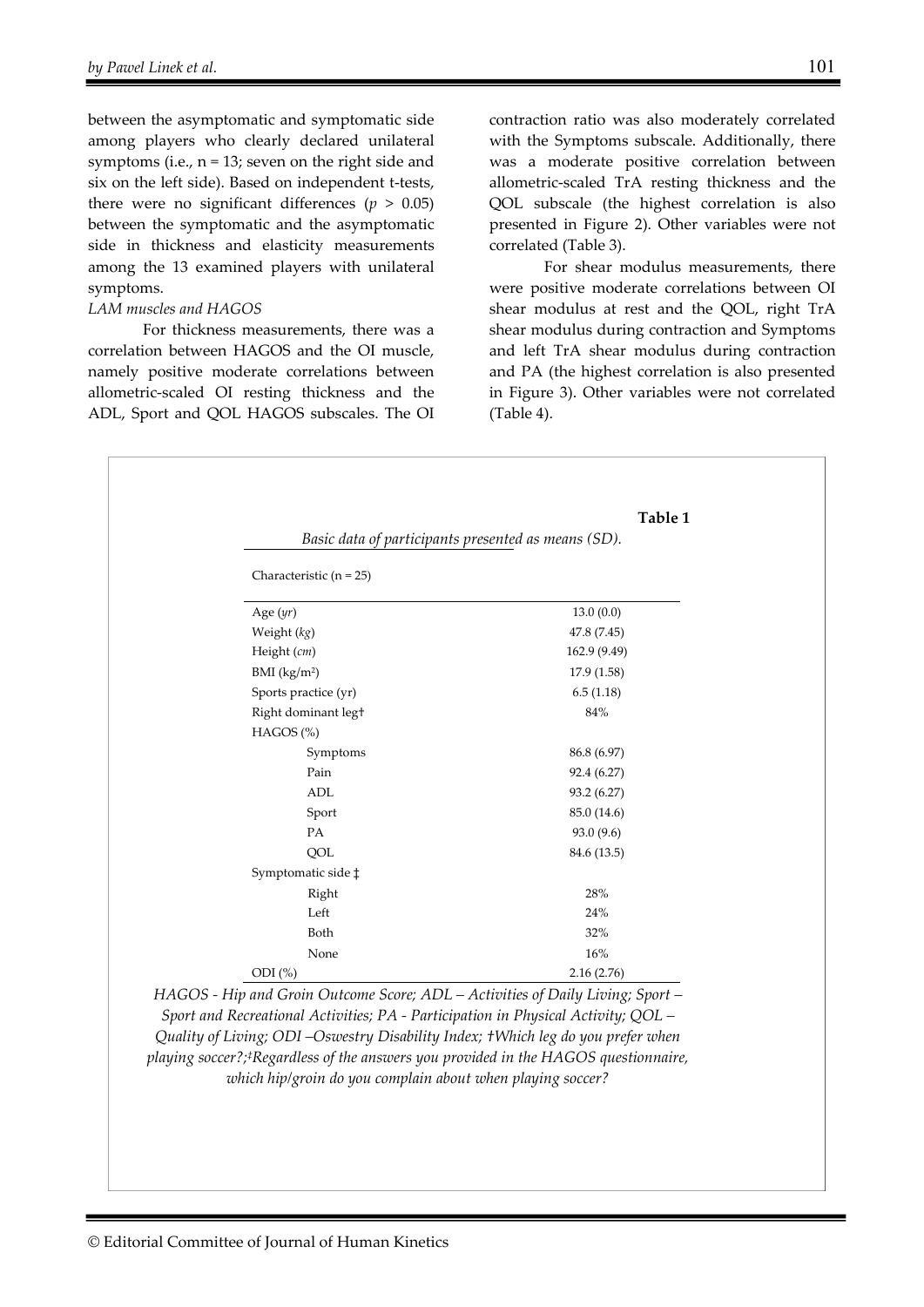**Table 2** 

| Variables                    |                | Side        |             | Side-to-side differences |          |  |
|------------------------------|----------------|-------------|-------------|--------------------------|----------|--|
|                              |                | Right       | Left        | t test                   | p        |  |
| Actual value [mm]            | OE             | 7.65(2.04)  | 7.10(2.17)  | 0.92                     | 0.36     |  |
|                              | O <sub>I</sub> | 9.79(2.16)  | 9.20(2.00)  | 1.01                     | 0.32     |  |
|                              | TrA            | 3.19(0.95)  | 3.20(0.89)  | 0.007                    | 0.99     |  |
| Allometric-scaled thickness  | OE             | 0.39(0.08)  | 0.36(0.08)  | 0.39                     | 0.22     |  |
|                              | O <sub>I</sub> | 0.74(0.14)  | 0.69(0.12)  | 1.28                     | 0.20     |  |
|                              | TrA            | 0.30(0.07)  | 0.30(0.06)  | 0.01                     | 0.99     |  |
| Actual value during          | <b>OE</b>      | 6.65(1.65)  | 5.84(2.05)  | 1.55                     | 0.13     |  |
| contraction [mm]             | O <sub>I</sub> | 9.89(1.92)  | 9.52(2.10)  | 0.64                     | 0.52     |  |
|                              | TrA            | 3.34(0.78)  | 3.54(0.79)  | 0.88                     | 0.38     |  |
| Contraction ratio thickness  | OE             | 0.88(0.12)  | 0.82(0.11)  | 1.93                     | 0.06     |  |
|                              | OI             | 1.02(0.11)  | 1.04(0.11)  | 0.69                     | 0.49     |  |
|                              | TrA            | 1.07(0.14)  | 1.13(0.17)  | 1.42                     | 0.16     |  |
| Shear modulus at rest [kPa]  | OE             | 20.8 (3.49) | 22.2 (4.44) | 1.19                     | 0.24     |  |
|                              | O <sub>I</sub> | 11.0(1.93)  | 11.6(3.31)  | $0.77 +$                 | 0.46     |  |
|                              | TrA            | 13.6(4.03)  | 10.3(3.33)  | 3.17                     | $0.002*$ |  |
| Shear modulus during         | OE             | 22.5 (4.78) | 25.8(5.81)  | 2.18                     | $0.03*$  |  |
| contraction [kPa]            | O <sub>I</sub> | 15.0(3.48)  | 16.2(4.75)  | 1.01                     | 0.32     |  |
|                              | TrA            | 13.9 (3.99) | 10.9(3.65)  | 2.70                     | $0.01*$  |  |
| Contraction ratio elasticity | OE             | 1.09(0.16)  | 1.17(0.20)  | 1.73                     | 0.09     |  |
|                              | O <sub>I</sub> | 1.37(0.25)  | 1.43(0.40)  | $0.62^{+}$               | 0.53     |  |
|                              | TrA            | 1.07(0.29)  | 1.09(0.25)  | 0.27                     | 0.79     |  |

*\*significant differences; †Welch's test (unequal variances)* 

|                                    |                | <b>HAGOS</b> subscale |         |         |         |                      |         |
|------------------------------------|----------------|-----------------------|---------|---------|---------|----------------------|---------|
| Variables                          |                | Symptoms              | Pain    | ADL     | Sport   | Physical<br>Activity | QOL     |
| Actual value                       | OE             | 0.11                  | $-0.13$ | $-0.05$ | 0.14    | 0.28                 | $-0.06$ |
|                                    | O <sub>I</sub> | 0.17                  | 0.24    | 0.13    | $0.40*$ | 0.08                 | 0.31    |
|                                    | TrA            | 0.11                  | 0.04    | $-0.04$ | 0.12    | 0.06                 | 0.37    |
| Allometric-scaled                  | OE             | 0.03                  | $-0.08$ | 0.18    | 0.34    | 0.39                 | 0.05    |
|                                    | O <sub>I</sub> | 0.13                  | 0.35    | $0.40*$ | $0.57*$ | 0.07                 | $0.41*$ |
|                                    | TrA            | 0.10                  | 0.07    | 0.14    | 0.27    | 0.18                 | $0.47*$ |
| Actual value during<br>contraction | OE             | $-0.09$               | $-0.33$ | $-0.04$ | 0.11    | 0.23                 | $-0.11$ |
|                                    | O <sub>I</sub> | 0.34                  | 0.15    | 0.18    | 0.31    | 0.10                 | 0.20    |
|                                    | TrA            | $-0.01$               | $-0.09$ | 0.06    | 0.16    | 0.01                 | 0.34    |
| Contraction ratio                  | <b>OE</b>      | $-0.12$               | $-0.20$ | 0.11    | 0.01    | $-0.00$              | 0.02    |
|                                    | O <sub>I</sub> | $0.46*$               | 0.04    | 0.16    | 0.01    | 0.11                 | $-0.05$ |
|                                    | TrA            | 0.05                  | 0.23    | 0.27    | 0.28    | 0.05                 | 0.03    |

**Table 3** *Spearman correlation values (r) between muscle thickness measurements and HAGOS subscales.*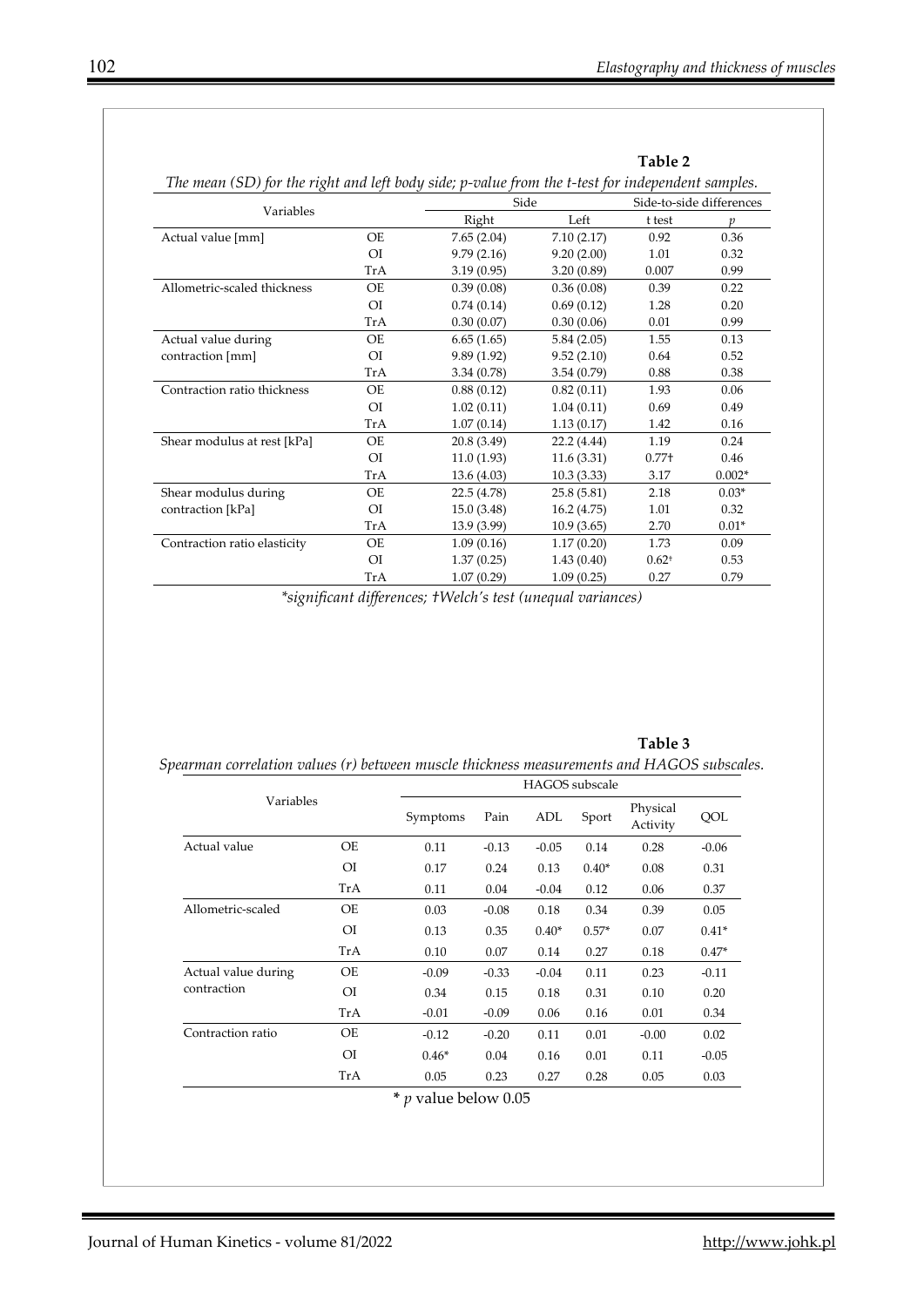|                    | <b>HAGOS</b> subscale |          |         |         |         |                      |         |
|--------------------|-----------------------|----------|---------|---------|---------|----------------------|---------|
| Variables          |                       | Symptoms | Pain    | ADL     | Sport   | Physical<br>Activity | QOL     |
| Shear modulus at   | OE                    | 0.04     | 0.30    | 0.21    | 0.26    | $-0.20$              | 0.32    |
| rest               | $O$ I                 | 0.07     | $-0.02$ | $-0.21$ | 0.00    | $-0.06$              | $0.44*$ |
|                    | $TrA$ – right side    | 0.29     | 0.03    | $-0.04$ | 0.07    | 0.19                 | 0.20    |
|                    | TrA – left side       | 0.21     | 0.07    | 0.18    | 0.18    | 0.35                 | 0.18    |
| Shear modulus      | OE – right side       | 0.06     | 0.30    | 0.24    | 0.22    | 0.10                 | $0.41*$ |
| during contraction | OE - left side        | 0.19     | 0.18    | 0.19    | 0.22    | $-0.10$              | 0.14    |
|                    | ΟI                    | 0.35     | 0.16    | $-0.07$ | 0.05    | 0.02                 | 0.39    |
|                    | $TrA$ – right side    | $0.57*$  | 0.09    | $-0.06$ | 0.15    | 0.08                 | 0.31    |
|                    | TrA – left side       | 0.27     | 0.22    | 0.17    | 0.10    | $0.41*$              | 0.25    |
| Contraction ratio  | OE                    | 0.09     | $-0.09$ | $-0.02$ | $-0.06$ | 0.17                 | $-0.04$ |
|                    | O <sub>I</sub>        | 0.24     | 0.25    | 0.14    | 0.13    | 0.22                 | 0.11    |
|                    | TrA                   | 0.17     | 0.15    | 0.09    | 0.06    | 0.01                 | 0.15    |

**\*** *p* value below 0.05



**Figure 1** 

*General overview of the set up during ultrasound measurement* 

**Table 4**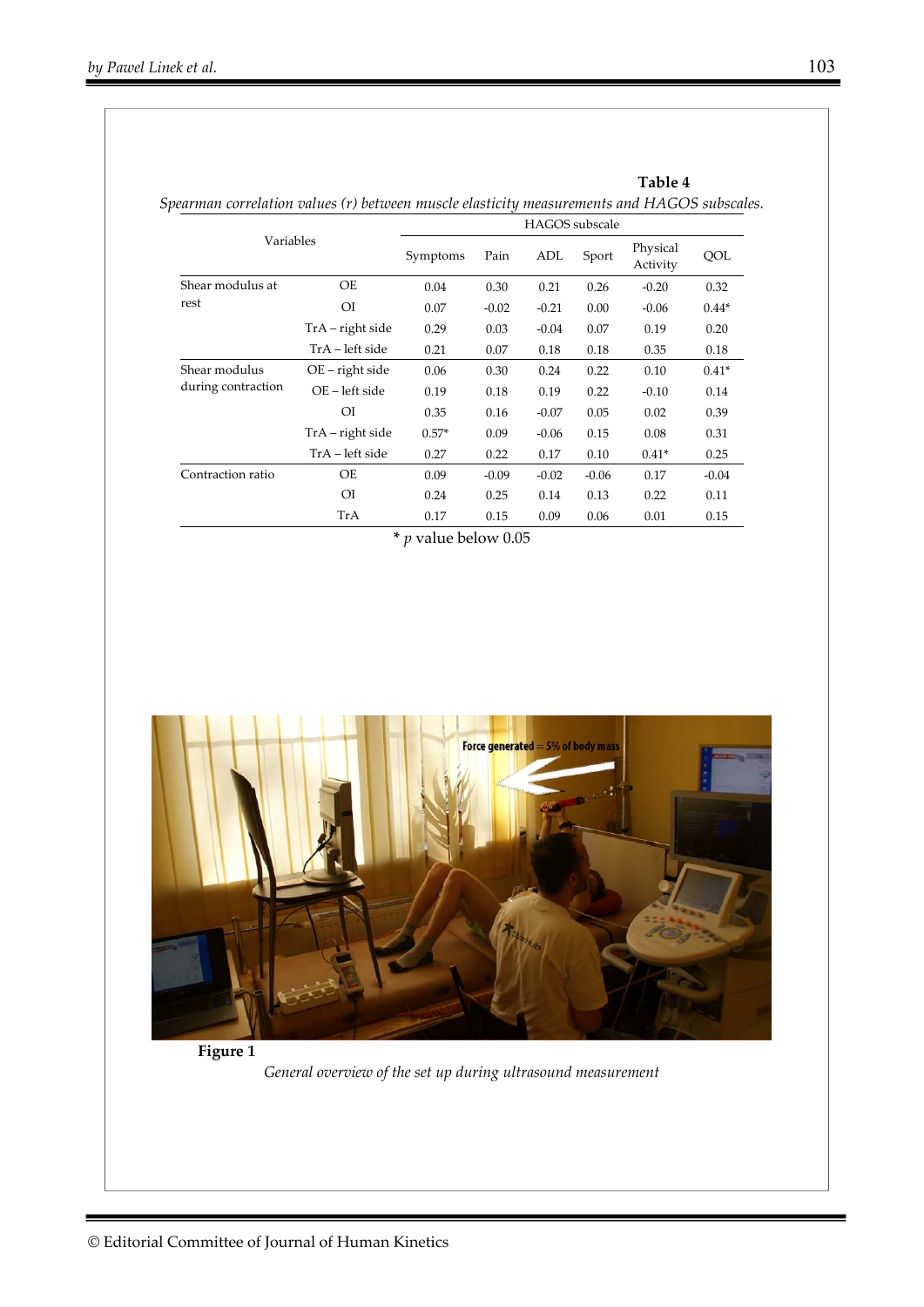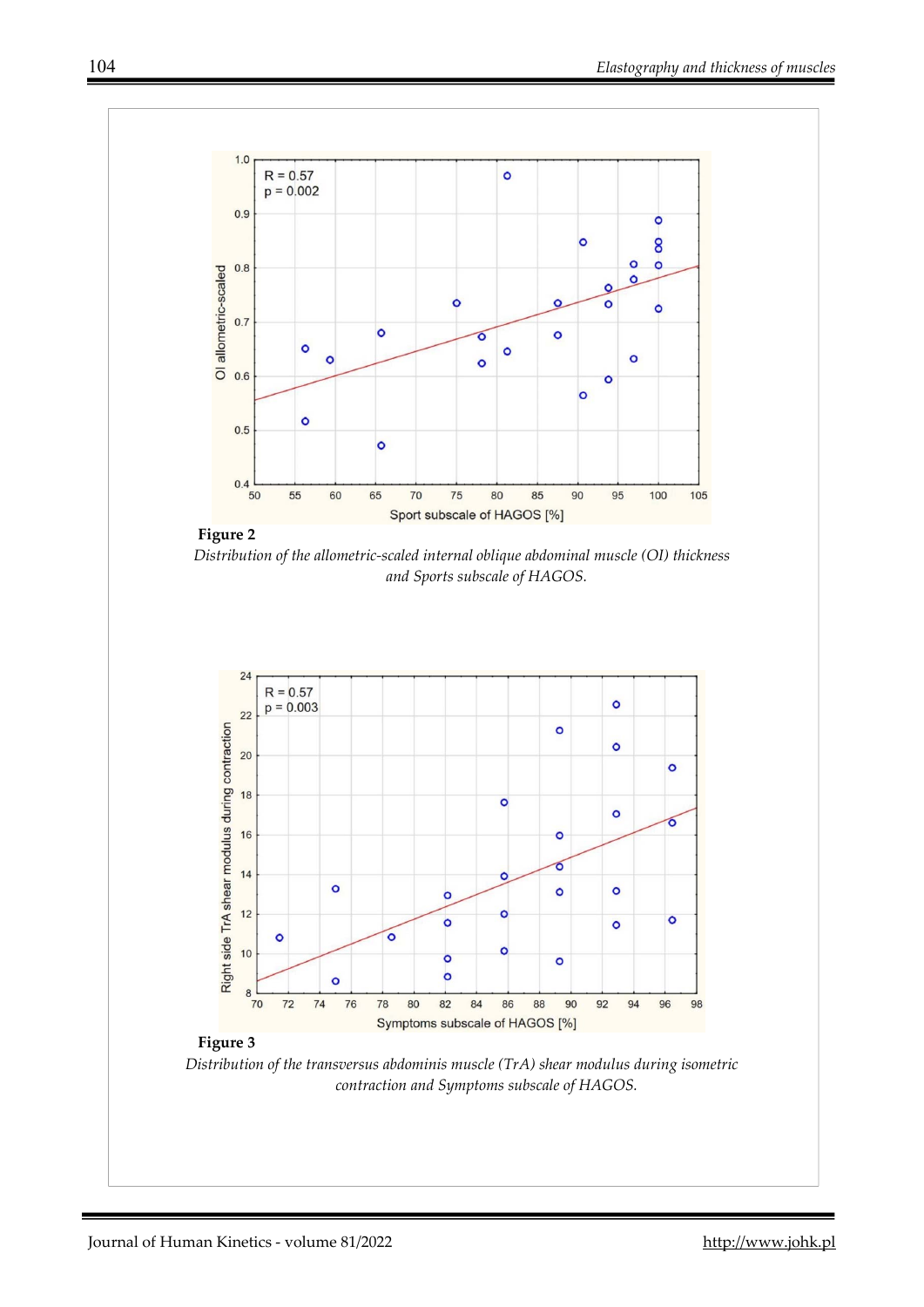## **Discussion**

The prevalence of hip and groin symptoms is known to be high in soccer players (Crow et al., 2010; Harøy et al., 2017; Kerbel et al., 2018) and the present findings confirmed this, revealing that approximately 86% of the sample of youth soccer players reported some kind of bilateral or unilateral hip and groin disturbances. These results were higher than those of Thorborg et al. (2017) who examined 695 sub-elite male adult soccer players and found hip/groin pain during the previous season was reported among 49% (95% CI: 45-52%) of players, while Harøy et al. (2017) indicated that 59% of male soccer players reported hip/groin symptoms. The present study participants were much younger than those in Thorborg et al. (2017) and Harøy et al.'s (2017) studies, and the results from the HAGOS subscales suggested that the disturbances in most cases were not severe. Such results may be expected in a sample which included soccer players who participated in training competition during the four months prior to the study. Regardless of the symptom's severity, in the present study 21 out of 25 players reported hip/groin problems, which might not be directly linked to prior hip/groin injury or pain. Thorborg et al. (2014) reported lower HAGOS subscales in adult soccer players who experienced hip/groin pain in the previous season. The present authors hypothesised that hip/groin problems might partially be caused by poor pelvic and/or trunk control, and this impaired control may be observed prior to substantial pain or hip/groin injuries. From this perspective, participants with minor symptoms may also incur changes in optimal pelvic and/or trunk control, which may be manifested as different abdominal muscle function strategies, exhibited by changes in their thickness or elasticity compared to asymptomatic players. Thus, we assessed the relationship between LAM elasticity and thickness measurements compared to self-reported HAGOS subscales, and compared LAM elasticity and thickness between the asymptomatic and symptomatic sides among youth players with unilateral symptoms.

To the best of our knowledge, there is only one study where LAM (thickness at rest and during contraction) was analysed in adult athletes with groin pain (Jansen et al., 2010b). Those

authors concluded that athletes with groin pain had thinner TrA resting thickness, and this feature may be a risk factor for (recurrent) groin injury. Another study showed that healthy athletes under the condition of anticipated groin pain had thinner TrA and OI, whereas the OE was thicker during acute groin pain (Jansen et al., 2010a). Those results suggest that abnormal LAM behaviour in athletes with groin pain may be caused by a pain anticipatory motor strategy (Jansen et al., 2010a). In turn, Whittaker and Emery (2015) reported that abdominal wall adaptations (lower inter-recti distance and higher TrA thickness) after a neuromuscular injury prevention program in adolescent soccer players might be associated with neuromuscular control, specifically better trunk control. This may, theoretically, be associated with sport related injury risk, including the hip and groin region. The present study demonstrated that adolescent soccer players with more hip/groin disturbances (indicated by lower QOL, ADL or Sport HAGOS subscale scores) had thinner allometric-scaled TrA or OI. Additionally, OI thickness during isometric contraction in relation to the resting state was lower among players with greater Symptom scores. Hides et al. (2010) found that athletes with low-back pain had less ability to contract TrA muscles than athletes without pain. Mens et al. (2006) treated hip/groin pain using pelvic stabilisation, showing an increase in hip adduction force, while hip/groin pain levels were reduced. The transversely-oriented LAMs (mainly TrA and OI) play an important role in pelvic stability (Bergmark, 1989; Richardson et al., 2002). Thus, correlations presented in this study seem reasonable.

In the present study, reduced TrA and OI allometric-scaled thickness among adolescent players with more problems in the hip/groin region may reflect localised muscle atrophy. Such atrophy of the TrA is seen in chronic low-back pain patients (Kim et al., 2013), and an electromyography study found that TrA onset was delayed in athletes with groin pain (Cowan et al., 2004). Additionally, our study revealed for the first time that OI shear modulus at rest and TrA shear modulus during isometric contraction were higher in adolescent soccer players with less problematic hips and groins. This finding may indicate that OI and TrA in more symptomatic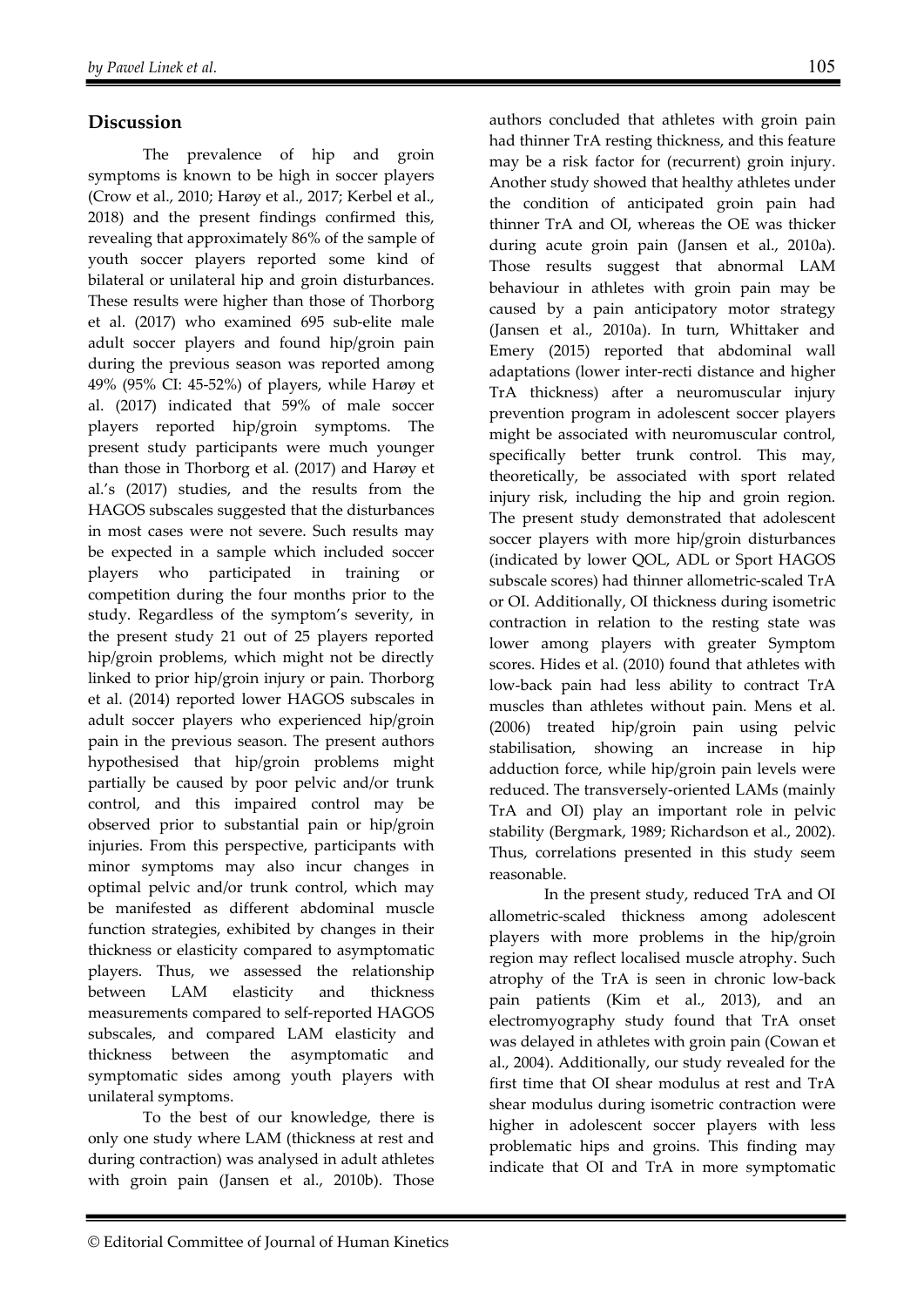players possibly generate lower forces, which may be explained by the shear modulus of the muscle measured by SWE, linearly related to passive and active muscle force (Hug et al., 2015). Thus, the shear modulus may determine the force generated by a muscle at rest (i.e. resting muscle tone) and during voluntary isometric contraction. Additionally, lower shear modulus values are further decreased by the end of the fatigue protocol (Morel et al., 2019; Siracusa et al., 2019), and shear modulus is suggested as an alternative tool to assess muscle fatigue (Morel et al., 2019). In this context, the preliminary shear modulus results in the present study suggest that soccer players with higher OI resting stiffness (higher shear modulus values) and higher TrA stiffness during isometric contraction present a healthier hip and groin condition. Taking into account that greater shear modulus values (greater stiffness) reflect higher force generation, this finding may mean that these muscles should have greater resting thickness, as demonstrated in the present study. Thus, players with more problematic hips and groins may have more elastic (less stiff) OI at rest and TrA during isometric contraction, which may relate to a lower force generation ability of these muscles, but could also be explained by fatigue of the muscles during the examination. Both these possibilities may affect lumbo-pelvic stability and then possibly translate to a hip and groin condition.

The present findings have several limitations: 1) the results should be applied to the group examined, namely professional male adolescent soccer players; 2) generalisation to

older players or athletes involved in other sports, or to female players should be made with caution; 3) the small sample size; 4) the examined players reported rather minor hip and groin problems (this factor may also be an advantage of the study, because it shows that minor symptoms are related to changes in the abdominal muscles); 5) scoliosis may affects the LAM thickness and elasticity (Borna et al., 2017; Linek et al., 2020a), but was not considered in the examined group; 6) the shear modulus measured by SWE is based on some assumptions which are not fully known in the context of skeletal muscles; 7) isometric LAM contraction was imposed by upper limbs and it may be worth assessing LAM isometric contraction imposed by lower limbs.

In conclusion, OI and TrA thickness (allometric-scaled) and elasticity (measured by shear modulus calculation) moderately correlated with hip and groin problems in male adolescent soccer players. Thus, these preliminary results provide evidence of possible differences in abdominal muscle function in adolescent soccer players who complain about hip and groin problems. The differences may be related to muscle atrophy or fatigue. This information may be useful in understanding the factors which contribute to the development of hip and groin problems and to develop prevention and rehabilitation exercise programmes. The results also justify the need for further studies which should consider lateral abdominal muscles in relation to hip and groin problems in adolescent soccer players.

# **Acknowledgements**

The authors thank the participants for their time, and the coaches and staff at their club for helping with the recruitment of players and logistics in carrying out the project. The study was financed by the Polish National Science Centre (decision no. 2016/23/D/NZ7/02003).

# **References**

- Bergmark, A. (1989). Stability of the lumbar spine. A study in mechanical engineering. *Acta Orthopaedica Scandinavica. Supplementum*, *230*, 1–54. http://www.ncbi.nlm.nih.gov/pubmed/2658468
- Borna, S., Noormohammadpour, P., Linek, P., Mansournia, M. A., & Kordi, R. (2017). Ultrasound measurements of the lateral abdominal muscle thicknesses in girls with adolescent idiopathic scoliosis. *Asian Journal of Sports Medicine*, *8*(1). https://doi.org/10.5812/asjsm.32274
- Cowan, S. M., Schache, A. G., Brukner, P., Bennell, K. L., Hodges, P. W., Coburn, P., & Crossley, K. M. (2004). Delayed onset of transversus abdominus in long-standing groin pain. *Medicine and Science in Sports and Exercise*, *36*(12), 2040–2045. http://www.ncbi.nlm.nih.gov/pubmed/15570137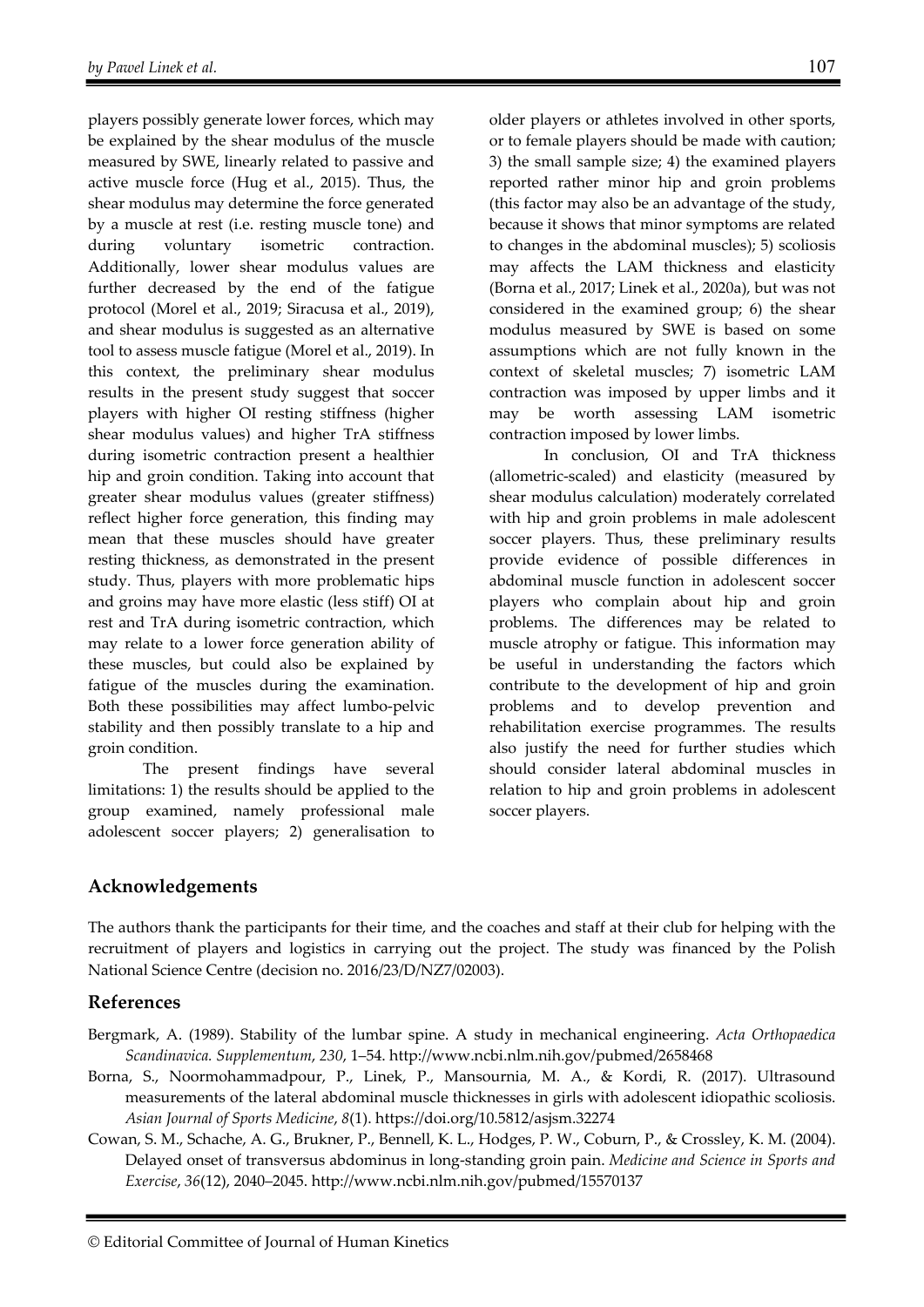- Crow, J. F., Pearce, A. J., Veale, J. P., VanderWesthuizen, D., Coburn, P. T., & Pizzari, T. (2010). Hip adductor muscle strength is reduced preceding and during the onset of groin pain in elite junior Australian football players. *Journal of Science and Medicine in Sport*, *13*(2), 202–204. https://doi.org/10.1016/j.jsams.2009.03.007
- Harøy, J., Clarsen, B., Thorborg, K., Hölmich, P., Bahr, R., & Andersen, T. E. (2017). Groin Problems in Male Soccer Players Are More Common Than Previously Reported. *The American Journal of Sports Medicine*, 036354651668753. https://doi.org/10.1177/0363546516687539
- Hides, J. A., Boughen, C. L., Stanton, W. R., Strudwick, M. W., & Wilson, S. J. (2010). A magnetic resonance imaging investigation of the transversus abdominis muscle during drawing-in of the abdominal wall in elite Australian Football League players with and without low back pain. *The Journal of Orthopaedic and Sports Physical Therapy*, *40*(1), 4–10. https://doi.org/10.2519/jospt.2010.3177
- Hug, F., Tucker, K., Gennisson, J.-L., Tanter, M., & Nordez, A. (2015). Elastography for Muscle Biomechanics: Toward the Estimation of Individual Muscle Force. *Exercise and Sport Sciences Reviews*, *43*(3), 125–133. https://doi.org/10.1249/JES.0000000000000049
- Jansen, J., Poot, B., Mens, J., Backx, F., & Stam, H. (2010a). The effect of experimental groin pain on abdominal muscle thickness. *Clinical Journal of Pain*, *26*(4), 300–305. https://doi.org/10.1097/AJP.0b013e3181b8cde2
- Jansen, J., Weir, A., Dénis, R., Mens, J., Backx, F., & Stam, H. (2010b). Resting thickness of transversus abdominis is decreased in athletes with longstanding adduction-related groin pain. *Manual Therapy*, *15*(2), 200–205. https://doi.org/10.1016/j.math.2009.11.001
- Kerbel, Y. E., Smith, C. M., Prodromo, J. P., Nzeogu, M. I., & Mulcahey, M. K. (2018). Epidemiology of Hip and Groin Injuries in Collegiate Athletes in the United States. *Orthopaedic Journal of Sports Medicine*, *6*(5), 2325967118771676. https://doi.org/10.1177/2325967118771676
- Kim, K. H., Cho, S.-H., Goo, B.-O., & Baek, I.-H. (2013). Differences in Transversus Abdominis Muscle Function between Chronic Low Back Pain Patients and Healthy Subjects at Maximum Expiration: Measurement with Real-time Ultrasonography. *Journal of Physical Therapy Science*, *25*(7), 861–863. https://doi.org/10.1589/jpts.25.861
- Kim, S.-Y., Kang, M.-H., Kim, E.-R., Jung, I.-G., Seo, E.-Y., & Oh, J. (2016). Comparison of EMG activity on abdominal muscles during plank exercise with unilateral and bilateral additional isometric hip adduction. *Journal of Electromyography and Kinesiology*, *30*, 9–14. https://doi.org/10.1016/j.jelekin.2016.05.003
- Linek, P. (2017). Body Mass Normalization for Lateral Abdominal Muscle Thickness Measurements in Adolescent Athletes. *Journal of Ultrasound in Medicine*, *36*(9), 1851–1857. https://doi.org/10.1002/jum.14218
- Linek, P., Booysen, N., Sikora, D., & Stokes, M. (2019a). Functional movement screen and Y balance tests in adolescent footballers with hip/groin symptoms. *Physical Therapy in Sport*, *39*, 99–106. https://doi.org/10.1016/j.ptsp.2019.07.002
- Linek, P., Wolny, T., Myśliwiec, A., & Klepek, A. (2020a). Shear wave elastography for assessing lateral abdominal muscles in thoracolumbar scoliosis: A preliminary study. *Bio-Medical Materials and Engineering*, *31*(2), 131–142. https://doi.org/10.3233/BME-201085
- Linek, P., Wolny, T., Sikora, D., & Klepek, A. (2019b). Supersonic Shear Imaging for Quantification of Lateral Abdominal Muscle Shear Modulus in Pediatric Population with Scoliosis: A Reliability and Agreement Study. *Ultrasound in Medicine & Biology*, *45*(7), 1551–1561. https://doi.org/10.1016/j.ultrasmedbio.2019.03.001
- Linek, P., Wolny, T., Sikora, D., & Klepek, A. (2020b). Intrarater Reliability of Shear Wave Elastography for the Quantification of Lateral Abdominal Muscle Elasticity in Idiopathic Scoliosis Patients. *Journal of Manipulative and Physiological Therapeutics*, *43*(4), 303–310. https://doi.org/10.1016/j.jmpt.2018.11.034
- Mens, J., Inklaar, H., Koes, B. W., & Stam, H. J. (2006). A new view on adduction-related groin pain. *Clinical Journal of Sport Medicine : Official Journal of the Canadian Academy of Sport Medicine*, *16*(1), 15–19. http://www.ncbi.nlm.nih.gov/pubmed/16377970